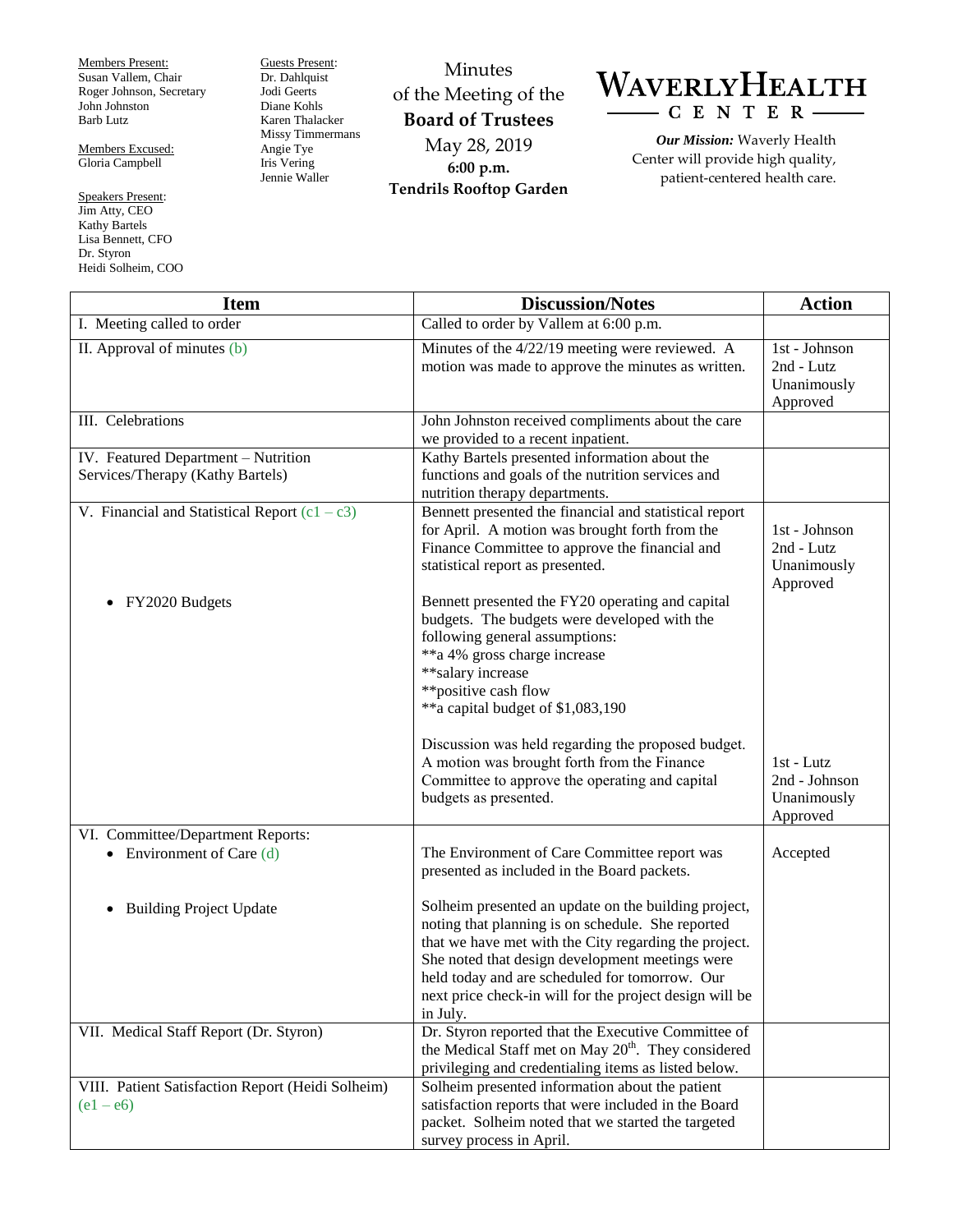| IX. C.E.O.'s Report                                                                                                                                                                                                                                                                                                               |                                                                                                                                                                                                                                                                                                                                                                                                                                                                                              |                                                                                                          |
|-----------------------------------------------------------------------------------------------------------------------------------------------------------------------------------------------------------------------------------------------------------------------------------------------------------------------------------|----------------------------------------------------------------------------------------------------------------------------------------------------------------------------------------------------------------------------------------------------------------------------------------------------------------------------------------------------------------------------------------------------------------------------------------------------------------------------------------------|----------------------------------------------------------------------------------------------------------|
| • Physician Recruitment                                                                                                                                                                                                                                                                                                           | Atty provided an update on physician recruitment.                                                                                                                                                                                                                                                                                                                                                                                                                                            |                                                                                                          |
| • Legislative Update                                                                                                                                                                                                                                                                                                              | Atty presented a legislative update.                                                                                                                                                                                                                                                                                                                                                                                                                                                         |                                                                                                          |
| X. Old Business                                                                                                                                                                                                                                                                                                                   | None.                                                                                                                                                                                                                                                                                                                                                                                                                                                                                        |                                                                                                          |
| XI. New Business                                                                                                                                                                                                                                                                                                                  |                                                                                                                                                                                                                                                                                                                                                                                                                                                                                              |                                                                                                          |
| • Legal Agreement $(f)$                                                                                                                                                                                                                                                                                                           | Atty presented a request to continue our legal<br>services agreement with Correll, Sheerer, Benson,<br>Engles, Galles & Demro, PLC. Atty reported that<br>the terms of the agreement have been transitioned<br>from calendar year to fiscal year to align with our<br>budgeting process. A motion was made to approve<br>the agreement for legal services through June 30,<br>2020 as presented at a cost of \$45,000, with a<br>corrected payment date of 7/1/19.                           | 1st - Lutz<br>2nd - Johnson<br>Unanimously<br>Approved                                                   |
| Sharecare, Inc. Agreement (g1 & $g$ 2)                                                                                                                                                                                                                                                                                            | Solheim presented a three year agreement with<br>Sharecare, Inc. A motion was made to approve the<br>agreement as presented.                                                                                                                                                                                                                                                                                                                                                                 | 1st - Johnston<br>2nd - Lutz<br>Unanimously<br>Approved                                                  |
| Appriss Inc. Agreement (h)                                                                                                                                                                                                                                                                                                        | Solheim presented a three year agreement with<br>Appriss Inc. A motion was made to approve the<br>agreement as presented.                                                                                                                                                                                                                                                                                                                                                                    | 1st - Johnson<br>2nd - Johnston<br>Unanimously                                                           |
| High School Athletic Training Coverage                                                                                                                                                                                                                                                                                            | Solheim presented a request from Waverly-Shell<br>Rock (W-SR) Community Schools to provide<br>funding assistance for their athletic training program<br>again for the next school year. Discussion was held<br>regarding the health benefit of the athletic training<br>program for the community, and the marketing<br>benefits provided through the Booster Club as a<br>result of our donation. A motion was made to<br>approve a \$10,420 donation for the athletic training<br>program. | Approved<br>1st - Johnston<br>2nd - Lutz<br>Unanimously<br>Approved                                      |
| Nursing Annual Report (i)<br>Request for Privileges:<br>$\bullet$<br>• Christina Blake, ARNP – Consulting,<br>ARNP - Psychiatric & Mental Health,<br><b>Integrated Telehealth Partners</b><br>• Barbara Burkle, ARNP - Courtesy,                                                                                                  | Geerts presented the Nursing Annual Report. A<br>motion was made to accept the report as presented.<br>Privileging items were presented as individually<br>listed at left. All files have been reviewed by the<br>Executive Committee of the Medical Staff. The<br>Executive Committee recommends approval. A<br>motion was made to approve all privileging items as                                                                                                                         | 1st - Johnson<br>2nd - Lutz<br>Unanimously<br>Approved<br>1st - Johnston<br>2nd - Johnson<br>Unanimously |
| ARNP - Gastroenterology, CVMS<br>• Megan Imoehl, ARNP - Courtesy, ARNP<br>- Orthopedics, CVMS<br>• Joan James, MD - Consulting, Psychiatry,<br><b>Integrated Telehealth Partners</b><br>Tiffanie LaPan, CRNA - Courtesy,<br>Anesthesia, Iowa Anesthesia, L.C.<br>• Ravindra Mallavarapu, MD - Courtesy,<br>Gastroenterology, CVMS | individually considered and recommended by the<br>Executive Committee of the Medical Staff.                                                                                                                                                                                                                                                                                                                                                                                                  | Approved                                                                                                 |
| Provisional Appointment to Medical Staff:<br>$\bullet$<br>• Thomas Bollinger, MD - Courtesy,<br>Pathology, Cedar Valley Pathology<br>• David Larson, MD - Courtesy, Pathology,<br>Cedar Valley Pathology                                                                                                                          |                                                                                                                                                                                                                                                                                                                                                                                                                                                                                              |                                                                                                          |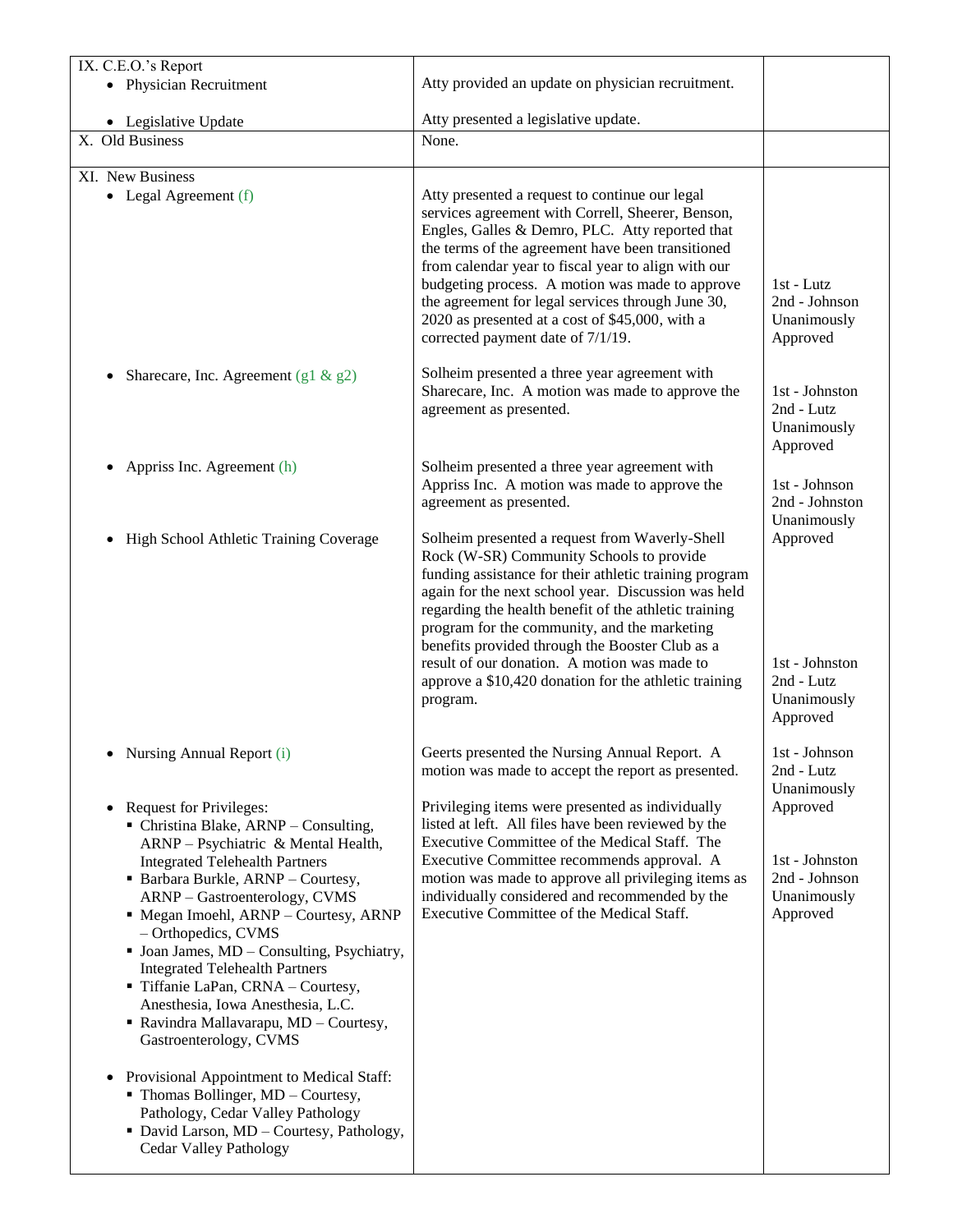| • Stacey Lester, PA-C – Courtesy, Plastic                                   |                                                                                                           |               |
|-----------------------------------------------------------------------------|-----------------------------------------------------------------------------------------------------------|---------------|
| Surgery, Mason City Clinic                                                  |                                                                                                           |               |
| Kris Loterbauer, RN - Courtesy, RN -                                        |                                                                                                           |               |
| Plastic Surgery, Mason City Clinic                                          |                                                                                                           |               |
| Recommendations Regarding Provisional                                       |                                                                                                           |               |
| Status:                                                                     |                                                                                                           |               |
| Randy Cornelius, CRNA - Courtesy,                                           |                                                                                                           |               |
| Anesthesia, Iowa Anesthesia, L.C.                                           |                                                                                                           |               |
| • LeeAnn Hoodjer, ARNP - Active,                                            |                                                                                                           |               |
| Psychiatric & Mental Health, WHC                                            |                                                                                                           |               |
| Richard Jacobson Jr., CRNA - Courtesy,<br>Anesthesia & Interventional Pain  |                                                                                                           |               |
| Management, Iowa Anesthesia, L.C.                                           |                                                                                                           |               |
| • Mark Odden, CRNA - Courtesy,                                              |                                                                                                           |               |
| Anesthesia & Interventional Pain                                            |                                                                                                           |               |
| Management, Iowa Anesthesia, L.C.                                           |                                                                                                           |               |
| <b>Jill Scott, ARNP</b> – Consulting, ARNP –                                |                                                                                                           |               |
| Psychiatric & Mental Health, Integrated                                     |                                                                                                           |               |
| <b>Telehealth Partners</b><br>• Bradley Zeithamel, CRNA - Courtesy,         |                                                                                                           |               |
| Anesthesia & Interventional Pain                                            |                                                                                                           |               |
| Management, Iowa Anesthesia, L.C.                                           |                                                                                                           |               |
| • Michele Barnett, ARNP – Consulting,                                       |                                                                                                           |               |
| ARNP - Psychiatric & Mental Health,                                         |                                                                                                           |               |
| <b>Integrated Telehealth Partners</b>                                       |                                                                                                           |               |
| • Mark Bennett, CRNA - Courtesy,                                            |                                                                                                           |               |
| Anesthesia, Iowa Anesthesia, L.C.<br>• Shawn Blake, CRNS - Courtesy,        |                                                                                                           |               |
| Anesthesia, Iowa Anesthesia, L.C.                                           |                                                                                                           |               |
| • Patrick Charles, ARNP – Consulting –                                      |                                                                                                           |               |
| ARNP - Psychiatric & Mental Health,                                         |                                                                                                           |               |
| <b>Integrated Telehealth Partners</b>                                       |                                                                                                           |               |
| $\blacksquare$ Mary Nading, PA-C – Courtesy, PA-C –                         |                                                                                                           |               |
| Orthopedics, CVMS                                                           |                                                                                                           |               |
| Kirsten Pancione, ARNP – Consulting,<br>ARNP - Psychiatric & Mental Health, |                                                                                                           |               |
| <b>Integrated Telehealth Partners</b>                                       |                                                                                                           |               |
| • Elizabeth Shover, ARNP - Courtesy,                                        |                                                                                                           |               |
| ARNP - Orthopedics, CVMS                                                    |                                                                                                           |               |
| • Sarah Tweedy, CRNA - Courtesy,                                            |                                                                                                           |               |
| Anesthesia, Iowa Anesthesia, L.C.                                           |                                                                                                           |               |
|                                                                             |                                                                                                           |               |
| Resignations from Medical Staff:<br>• Pankaj Nagaraj, MD - Courtesy,        |                                                                                                           |               |
| Pediatrics, Unity Point                                                     |                                                                                                           |               |
|                                                                             |                                                                                                           |               |
| New Policy & Procedure:<br>$\bullet$                                        | The new policy listed at left was presented for                                                           |               |
| Grievance $(i)$                                                             | review as included in the Board packets. The policy                                                       |               |
|                                                                             | has been reviewed by the Executive Committee of                                                           |               |
|                                                                             | the Medical Staff and is recommended for approval.<br>A motion was made to approve the policy as written. | 1st - Lutz    |
|                                                                             |                                                                                                           | 2nd - Johnson |
| Finance Committee (k)                                                       | Bennett reported that the Finance Committee met on                                                        | Unanimously   |
|                                                                             | May $22nd$ and May $24th$ . Minutes from the meetings                                                     | Approved      |
|                                                                             | were included in the Board packets.                                                                       |               |
|                                                                             |                                                                                                           |               |
| <b>Capital Requests</b><br>Capital Report                                   | There were no capital requests.<br>Bennett presented the capital report and cash transfer                 |               |
| Cash Transfer Report                                                        | report as included in the Board packets.                                                                  |               |
| <b>Financial Assistance Requests</b>                                        | There were no applications for financial assistance.                                                      |               |